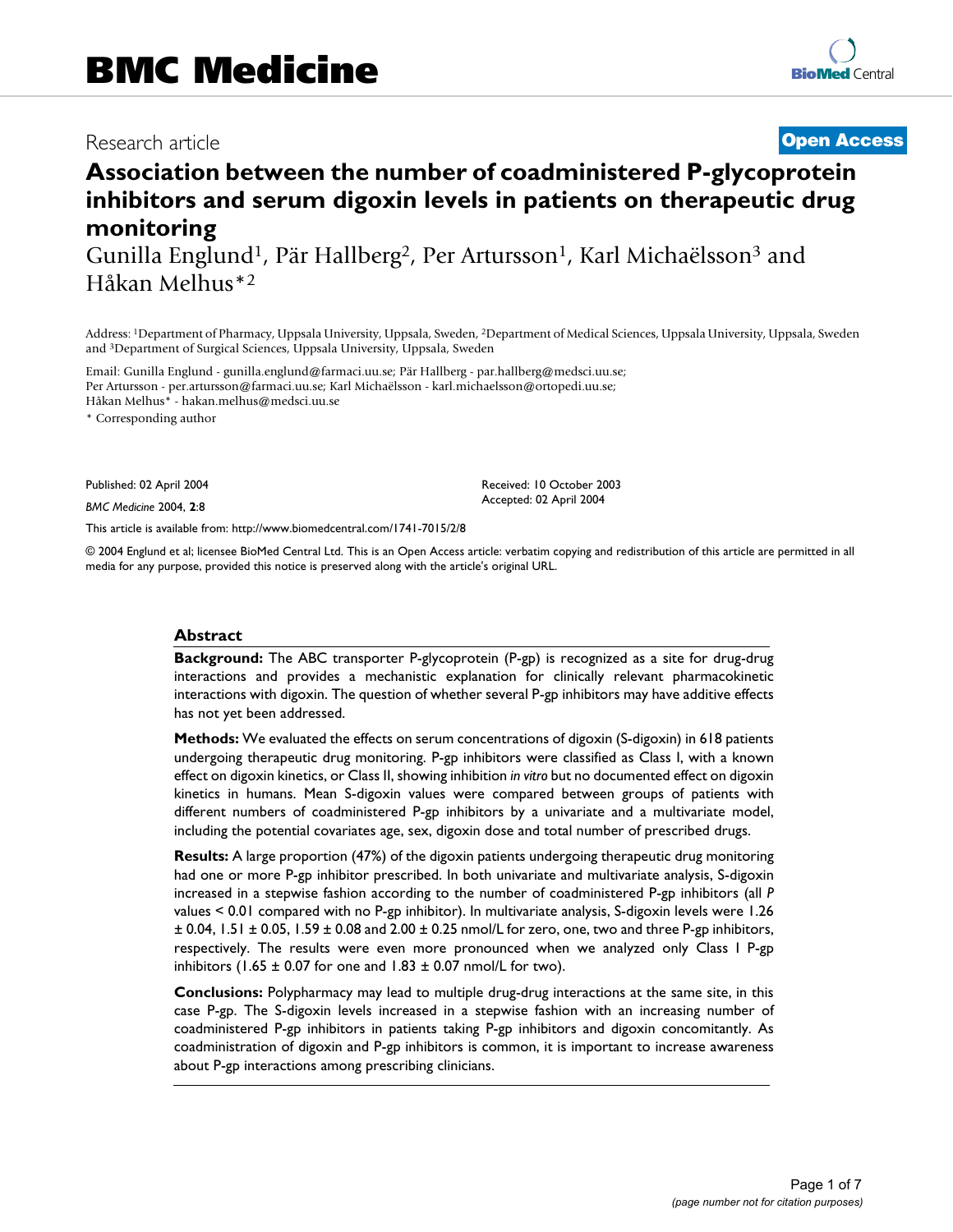# **Background**

Knowledge about mechanisms of interactions makes it possible to predict and prevent pharmacokinetic drug interactions. The *MDR1* gene encodes the ABC transporter P-glycoprotein (P-gp), which functions as an efflux pump and is recognized as a site for drug-drug interactions [1-5]. Several commonly used drugs inhibit P-gp efflux, which can increase gastrointestinal absorption, decrease elimination in the bile and urine, and affect the distribution of drugs to certain compartments, such as the central nervous system (CNS) [2-5].

Digoxin has a narrow therapeutic range and is recognized as a high-affinity P-gp substrate [6]. Risk factors for digoxin toxicity are well known to clinicians and include advanced age, impaired renal function and low body weight. Despite this, statistics show that unintended digoxin intoxication remains a common problem [7]. Digoxin has again become a subject of discussion after recent publications demonstrated sex-based differences in mortality [8] and increased mortality among men with serum concentrations of digoxin (S-digoxin) > 1.5 nmol/L [9]. In this context, heightened attention to a patient's S-digoxin level is warranted.

Certain inhibitors of P-gp have been demonstrated to increase S-digoxin levels in healthy volunteers [2,10,11], sometimes in a dose-dependent manner [12]. As digoxin is frequently coadministered with P-gp inhibitors, we wanted to i) evaluate whether clinically relevant interactions are observed in a large group of ordinary digoxin patients and ii) investigate whether patients taking several P-gp inhibitors have additive elevations in S-digoxin levels compared with patients with one concomitantly prescribed P-gp inhibitor.

# **Methods**

# *Study population and analysis of S-digoxin*

All patients on digoxin therapeutic drug monitoring (TDM) at Uppsala University hospital (Sweden) over the past three years were considered for this study. Patients were included if they were on oral digoxin treatment; their S-digoxin values were above the detection limit; steadystate concentrations had been reached; the serum samples were measured at trough; and information about concomitant treatment was available.

The S-digoxin levels had been determined by a fluorescence polarization immunoassay (TDx®, Abbott Scandinavia AB, Sweden).

# *Substance classification*

To classify the concomitantly administered drugs as P-gp inhibitors, PubMed was systematically searched for the INN substance name and English spelling combined with

the terms 'P-gp', 'Pgp' and '*MDR1*'. Substances were classified as P-gp inhibitors when demonstrating a clear inhibitory effect on P-gp in cellular transport assays, in cellular uptake assays or in animal models using *mdr1*a(-/-)mice. A literature review was also performed combining the search terms 'digoxin' and the substance names. Any effect of each drug on digoxin pharmacokinetics *in vivo* was documented.

To evaluate whether only P-gp inhibitors with well-recognized digoxin interactions *in vivo* contribute to a change in S-digoxin, the P-gp inhibitors were further divided into two groups: Class I P-gp inhibitors, with well-documented effects on digoxin pharmacokinetics *in vivo*, and Class II Pgp inhibitors, with established P-gp inhibitory effect *in vitro* and putative effects on S-digoxin *in vivo*. Class I and II P-gp inhibitors were compared with drugs that had no or unknown effects on P-gp. Only substances administered orally were included in the classification.

# *Statistical analysis*

Adjusted mean S-digoxin values for each category of P-gp were computed on the basis of the regression estimates calculated with the General Linear Model using Proc GLM in SAS 8.02 (SAS Institute Inc., NC, USA), with the confounding factors at their mean values. Data are presented as mean values ± SE. Two different models were used: one univariate and one multivariate, including the potential covariates age, sex, digoxin dose and total number of prescribed drugs for each individual (all continuous). In addition, subclass analysis including p-creatinine values was performed.

# **Results**

# *Patient characteristics*

Therapeutic drug monitoring charts from 618 patients (256 men and 362 women) fulfilled the inclusion criteria. The study population included patients with a diagnosis of heart failure and/or atrial fibrillation. See Table [1](#page-2-0) for patient characteristics. Forty-seven percent of the study population were taking at least one P-gp inhibitor. Patients with S-digoxin levels above the recommended therapeutic range,  $> 2.5$  nmol/L, (the upper limit of the therapeutic range at the time of the study) were more likely to have coadministered P-gp inhibitors compared with patients with S-digoxin = 2.5 nmol/L (68% *vs.* 47%,  $P = 0.01$ , using Chi-square test).

# *Substance classification*

Our study population had a total of 228 different drug substances prescribed. Of these, 21 were documented Pgp inhibitors and eight were P-gp inhibitors with reported digoxin interactions (Table [2](#page-2-1)).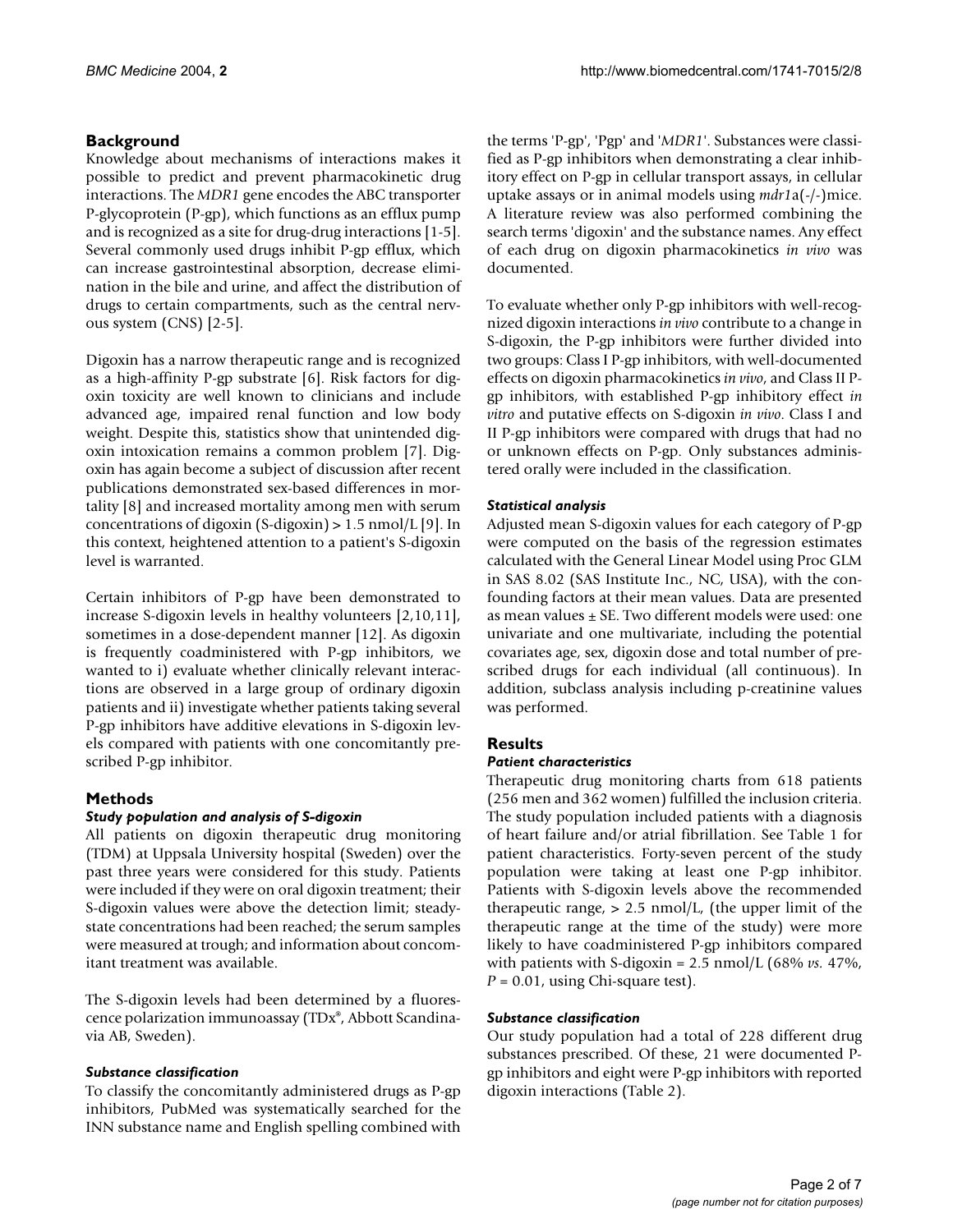#### <span id="page-2-0"></span>**Table 1: Patient characteristics**

| <b>Characteristic</b>                              | TDM patients $N = 618$ |
|----------------------------------------------------|------------------------|
| Age (years) $*$                                    | 84 (24–99)             |
| P-creatinine (mmol/L)*                             | $100(36 - 598)$        |
| Daily digoxin dose (mg)*                           | $0.13(0.04 - 0.5)$     |
| Concomitant drugs*                                 | $5(1-21)$              |
| Patients below therapeutic range $($ < 1.2 nmol/L) | 263                    |
| Patients within therapeutic range (1.2-2.5 nmol/L) | 317                    |
| Patients above therapeutic range (> 2.5 nmol/L)    | 38                     |

\*Median (range). TDM = therapeutic drug monitoring.

#### <span id="page-2-1"></span>**Table 2: Drug classification**

| <b>Class I substance</b>  | No. of patients using the drug | <b>References</b> |
|---------------------------|--------------------------------|-------------------|
| Amiodarone                | 12                             | [21], [22]        |
| Atorvastatin              | 12                             | $[11]$ , $[20]$   |
| Cyclosporine A            | 3                              | $[23]$            |
| Dipyridamole              | 12                             | $[24]$            |
| Quinidine                 |                                | [1], [25]         |
| Quinine                   |                                | $[26]$ , $[27]$   |
| Spironolactone            | 106                            | $[25]$            |
| Verapamil                 | 31                             | $[25]$            |
| <b>Class II substance</b> | No. of patients using the drug | <b>References</b> |
| Bromocriptine             |                                | $[28]$            |
| Flupentixol               |                                | $[29]$            |
| Glibenclamide             | 46                             | $[30]$            |
| Isradipine                | 2                              | [21], [31]        |
| Lansoprazole              | 51                             | [32]              |
| Loperamide                | 2                              | $[33]$ , $[34]$   |
| Medroxyprogesterone       | 2                              | $[35]$            |
| Omeprazole                | 35                             | $[32]$            |
| Pantoprazole              | 6                              | $[32]$            |
| Paroxetine                | 6                              | $[36]$            |
| Sertraline                | 29                             | $[36]$ , $[37]$   |
| Simvastatin               | 17                             | $[20]$            |
| Terfenadine               |                                | $[38]$            |

The coadministered drugs were classified for their effects on P-gp and on digoxin pharmacokinetics. Class I P-gp inhibitors have well-documented effects on digoxin pharmacokinetics *in vivo*, while Class II P-gp inhibitors have established P-gp inhibitory effects *in vitro* and putative effects on Sdigoxin *in vivo*.

### *Association between S-digoxin levels and number of coadministered P-gp inhibitors*

inhibitors was associated with stepwise elevations in Sdigoxin levels (Figure [1](#page-3-0)B).

Overall, patients with concomitant P-gp inhibitors had higher S-digoxin levels than patients without:  $1.55 \pm 0.04$ compared with 1.26 ± 0.04 nmol/L, *P* < 0.001 (the results differed in the third decimal between the univariate and multivariate analyses [Figure [1A](#page-3-0)]). Subclass analysis of the 542 patients for whom p-creatinine was available did not alter these results. An increasing number of P-gp

#### *Analysis of classified P-gp inhibitors*

The S-digoxin levels were  $1.25 \pm 0.04$  nmol/L for patients with no P-gp inhibitors compared with  $1.65 \pm 0.07$  and  $1.83 \pm 0.17$  for patients with one and two Class I P-gp inhibitors, respectively (Figure 2). The differences in the calculations using the univariate compared with the multivariate model were minute. The effect on mean S-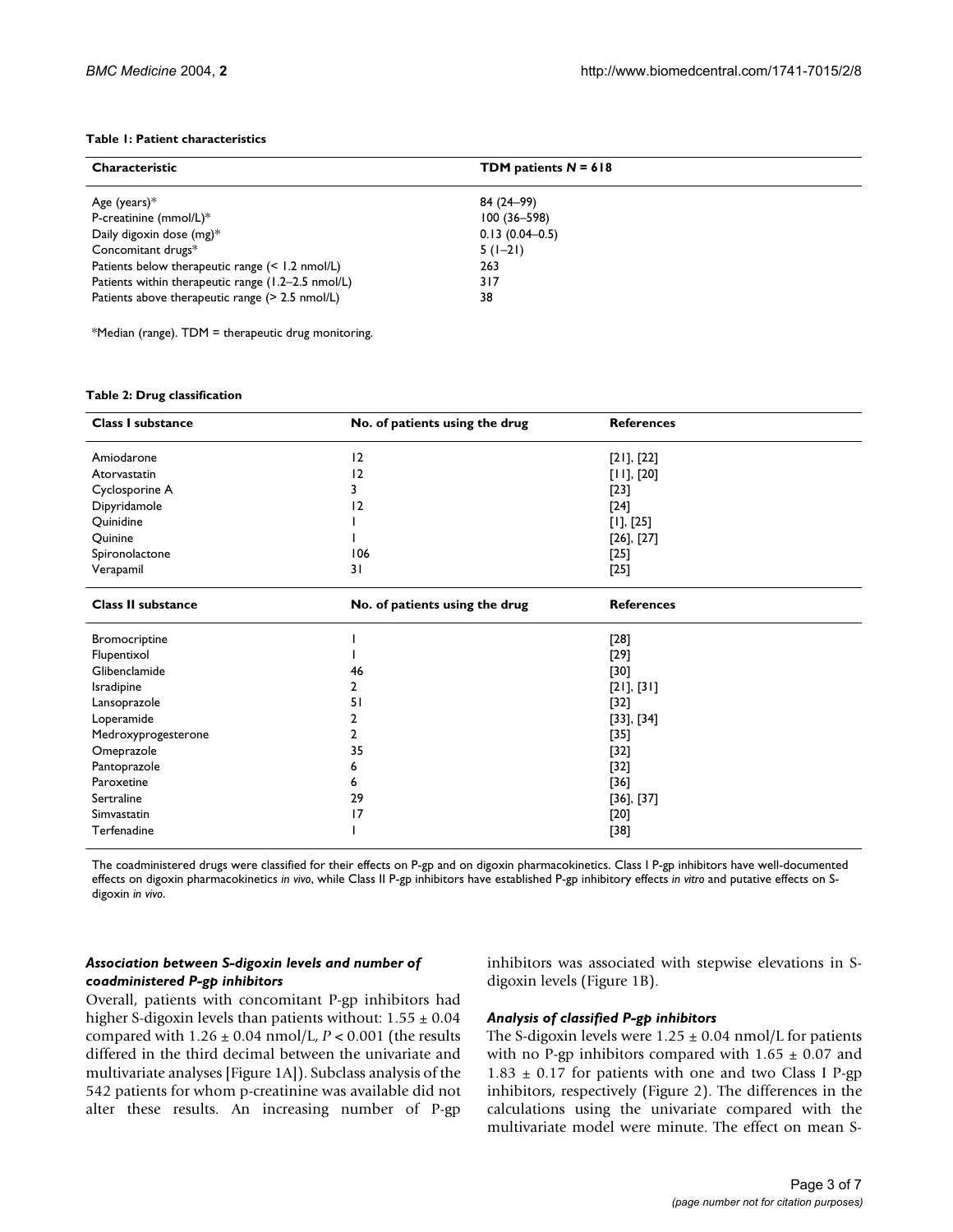<span id="page-3-0"></span>

### Figure 1

**The association between S-digoxin levels and the number of prescribed P-gp inhibitors (A)** Adjusted\* S-digoxin means for the patients without ('0') (*N* = 328, S-digoxin mean ± SE 1.26 ± 0.04 nmol/L) or with ('≥ 1'), P-gp inhibitors (*N* = 290, S-digoxin mean ± SE 1.55 ± 0.04 nmol/L). **(B)** Adjusted\* S-digoxin means for patients taking zero, one, two or three P-gp inhibitors. The number of patients were 328, 204, 78 and eight, respectively. The S-digoxin means  $\pm$  SE (nmol/L) were 1.26  $\pm$  0.04, 1.51 ± 0.05, 1.59 ± 0.08 and 2.00 ± 0.25. \*Adjusted for age, sex, digoxin dose and total number of prescribed drugs.

digoxin levels among patients with Class I P-gp inhibitors was not solely attributed to the most frequently coadministered P-gp inhibitors, spironolactone and verapamil, because exclusion of patients with these drugs gave similar, although smaller, differences. Patients taking one or two Class II P-gp inhibitors also tended to have elevated S-digoxin levels compared with patients with no P-gp inhibitors, although these differences were not significant in the multivariate model.

#### **Discussion**

Rathore *et al.* (2003) [9] recently reported that the mortality rate was increased at S-digoxin levels above 1.5 nmol/ L. Therefore, it is particularly important to be aware of factors that influence S-digoxin levels. We consider the magnitudes of the differences seen in S-digoxin in this study, 20–60% increases, to be of clinical importance. The patients taking one or more P-gp inhibitor had S-digoxin levels above 1.5 nmol/L, while patients without P-gp inhibitors were below this limit.

Pharmacokinetic interactions with digoxin can arise from mechanisms other than P-gp, for example, changes in renal function, changes in gut motility or pH, disturbances of digoxin-metabolizing intestinal bacteria or possibly from interactions with other transport proteins, such as members of the solute carrier family (SLC) [13]. P-gp seems, however, to be a major determinant for digoxin pharmacokinetics.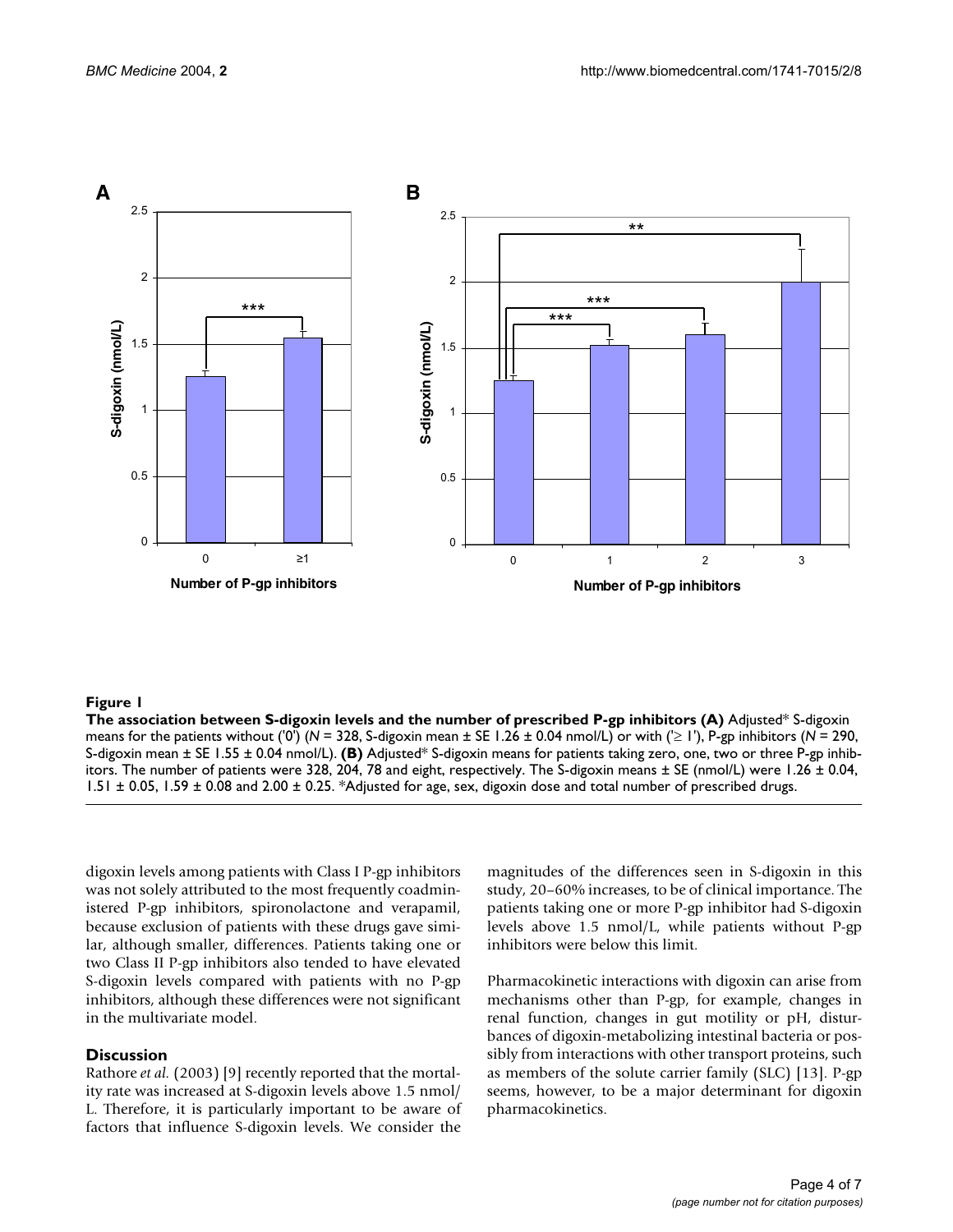

#### Figure 2

**The association between S-digoxin levels and the number of prescribed Class I P-gp inhibitors** Adjusted\* S-digoxin means for patients taking zero, one or two Class I P-gp inhibitors. The numbers of patients were 328, 96 and 17, respectively. The S-digoxin means ± SE (nmol/L) were 1.25 ± 0.04, 1.65 ± 0.07 and 1.83 ± 0.17. \*Adjusted for age, sex, digoxin dose and total number of prescribed drugs.

Drugs with structures similar to digoxin can interfere with digoxin immunoassays [14]. Of the concomitant drugs taken by the patients in this study, spironolactone and its metabolites have been reported to interfere with the digoxin readings [15]. That spironolactone can interfere with digoxin immunoassays has been known for 30 years [16], but until recently little information about this effect has been available for newer digoxin assays. In a 1999 report by Steimer *et al.* [17], a case of digoxin toxicity resulted from falsely low values using the MEIA II assay for digoxin (AxSYM®; Abbott). Canrenone and spironolactone were identified as the major interfering substances. In a subsequent study, Steimer *et al.* (2002) [15] examined nine digoxin assays including the TDx® used in our study. Falsenegative results were attributable to spironolactone, canrenone and other steroids in several newer digoxin assays. In contrast, falsely increased digoxin concentrations could be detected in the TDx assay®, although these were very small except in the absence of digoxin and at high concentrations of the interfering substance. In updated product information for the TDx assay® released by Abbott Scandinavia AB [18], the results of a careful study of the analytical interference from spironolactone, canrenone and other steroids confirmed the results of Steimer *et al.* [15]. Spironolactone and canrenone, at concentrations estimated to be the maximal blood concentrations found in patients treated with these drugs, were shown to increase the digoxin concentration by 4% and 15%, respectively. Spironolactone metabolites at concentrations corresponding to a daily intake of 100 mg falsely increased the digoxin concentration by 7%.

It is important to note that the doses recommended for patients with heart failure are considerably lower than this (12.5–50 mg). The average intake in our study was 34 mg/ day. Furthermore, our results cannot be due to assay interference because the association between serum digoxin concentrations and P-gp inhibitors remains statistically significant even when all patients on spironolactone are excluded from the study (1.46  $\pm$  0.05 compared with 1.26 ± 0.04 nmol/L, *P* < 0.001, for patients with and without concomitant P-gp inhibitors, respectively).

Likely explanations for the more pronounced effect of Class I P-gp inhibitors on S-digoxin levels compared with Class II P-gp inhibitors are the inhibitory concentrations for a certain drug in relation to the concentrations achieved in clinical use. As the drugs have been evaluated for P-gp inhibitory effect using several different *in vitro* methods, it was not proper to perform a comparison of the  $K_i$  or IC<sub>50</sub> values from the literature. A majority of the Class I inhibitors are given at higher doses than Class II inhibitors (the range of the lowest recommended doses is 10–200 mg for Class I *vs.* 0.25–60 mg for Class II), and the Class I inhibitors are often more potent, inhibiting digoxin transport by P-gp *in vitro* at lower concentrations. Other factors, such as time-point for the administration and physiochemical properties of the drug, might also contribute to the effect seen *in vivo*. Today, the *in vitro* data used to select the Class II drugs is not sufficient for the prediction of clinically relevant P-gp interactions *in vivo*. Before such interactions are fully understood, the Class II drugs should be regarded as potential mediators of drugdrug interactions when coadministered with digoxin or other P-gp substrates.

P-gp has a broad substrate specificity and, unfortunately, it is not possible to state that a particular group of drugs, for example, calcium channel blockers or HMG-coenzyme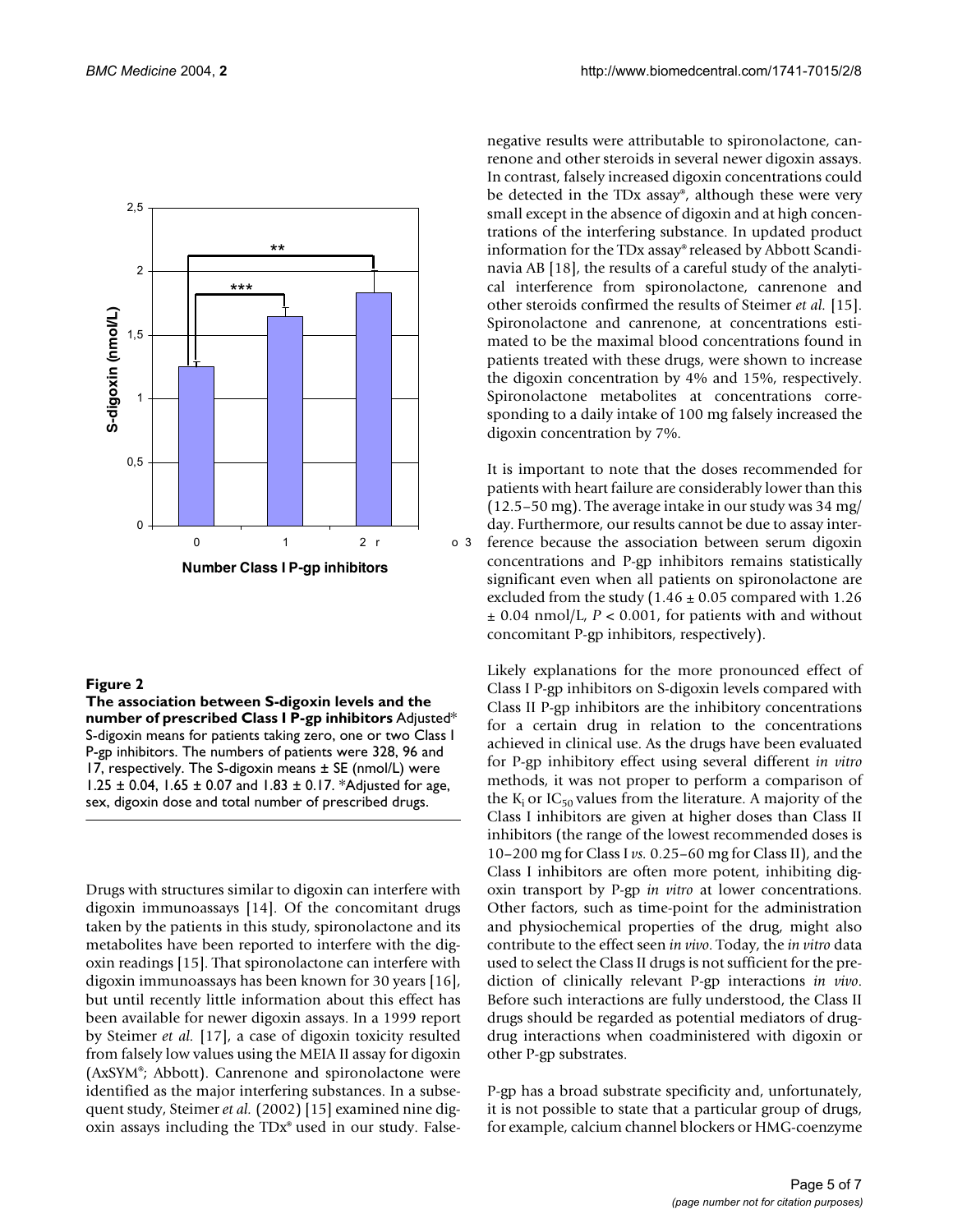A inhibitors, are P-gp inhibitors with potential clinical consequences. For instance, verapamil is a P-gp inhibitor demonstrating clinical effects on digoxin kinetics, whereas diltiazem is not [19]. Similarly, the HMG-coenzyme A inhibitor pravastatin is not an *in vitro* P-gp inhibitor [20], in contrast to atorvastatin, which is an *in vitro* Pgp inhibitor that also demonstrates *in vivo* effects on P-gp [11]. Any investigation of P-gp inhibitory effects and possible clinical consequences should, therefore, be made for each single drug entity.

# **Conclusions**

In this report we show that coadministration of P-gp inhibitors with digoxin is associated with significant elevations in S-digoxin levels in an ordinary group of digoxin patients. To avoid exposing patients to excessive digoxin levels, prescribing clinicians should consider potential Pgp interactions. Particular notice should be taken when more than one P-gp inhibitor is coadministered with digoxin, as administration of more than one P-gp inhibitor is associated with additive elevations in S-digoxin levels.

# **Competing interests**

None declared.

### **Authors' contributions**

GE participated in the collection of the patient material, the computer analysis of the data, the classification of Pgp-inhibitors and in the writing of the manuscript. PH participated in the collection of the patient material, the computer analysis of the data and in the writing of the manuscript. PA participated in the analysis of the data and in the writing of the manuscript. KM participated in the in the computer analysis of the data. HM conceived the study and participated in its design and in the writing of the manuscript.

All authors read and approved the final manuscript.

#### **Acknowledgements**

This study was supported in part by the Swedish Foundation for Strategic Research and Swedish Research Council grant no. 9478.

#### **References**

- 1. Fromm MF, Kim RB, Stein CM, Wilkinson GR, Roden DM: **[Inhibition](http://www.ncbi.nlm.nih.gov/entrez/query.fcgi?cmd=Retrieve&db=PubMed&dopt=Abstract&list_uids=9927403) [of P-glycoprotein-mediated drug transport: A unifying](http://www.ncbi.nlm.nih.gov/entrez/query.fcgi?cmd=Retrieve&db=PubMed&dopt=Abstract&list_uids=9927403) mechanism to explain the interaction between digoxin and [quinidine.](http://www.ncbi.nlm.nih.gov/entrez/query.fcgi?cmd=Retrieve&db=PubMed&dopt=Abstract&list_uids=9927403)** *Circulation* 1999, **99:**552-557.
- 2. Drescher S, Glaeser H, Murdter T, Hitzl M, Eichelbaum M, Fromm MF: **[P-glycoprotein-mediated intestinal and biliary digoxin](http://www.ncbi.nlm.nih.gov/entrez/query.fcgi?cmd=Retrieve&db=PubMed&dopt=Abstract&list_uids=10.1067/mcp.2003.27) [transport in humans.](http://www.ncbi.nlm.nih.gov/entrez/query.fcgi?cmd=Retrieve&db=PubMed&dopt=Abstract&list_uids=10.1067/mcp.2003.27)** *Clin Pharmacol Ther* 2002, **73:**223-231.
- Lown KS, Mayo RR, Leichtman AB, Hsiao HL, Turgeon DK, Schmiedlin-Ren P, Brown MB, Guo W, Rossi SJ, Benet LZ, Watkins PB: **[Role](http://www.ncbi.nlm.nih.gov/entrez/query.fcgi?cmd=Retrieve&db=PubMed&dopt=Abstract&list_uids=9333100) [of intestinal P-glycoprotein \(mdr1\) in interpatient variation](http://www.ncbi.nlm.nih.gov/entrez/query.fcgi?cmd=Retrieve&db=PubMed&dopt=Abstract&list_uids=9333100) [in the oral bioavailability of cyclosporine.](http://www.ncbi.nlm.nih.gov/entrez/query.fcgi?cmd=Retrieve&db=PubMed&dopt=Abstract&list_uids=9333100)** *Clin Pharmacol Ther* 1997, **62:**248-260.
- Schinkel AH, Wagenaar E, van Deemter L, Mol CA, Borst P: **[Absence of the mdr1a P-glycoprotein in mice affects tissue](http://www.ncbi.nlm.nih.gov/entrez/query.fcgi?cmd=Retrieve&db=PubMed&dopt=Abstract&list_uids=7560060) distribution and pharmacokinetics of dexamethasone, dig[oxin, and cyclosporin A.](http://www.ncbi.nlm.nih.gov/entrez/query.fcgi?cmd=Retrieve&db=PubMed&dopt=Abstract&list_uids=7560060)** *J Clin Invest* 1995, **96:**1698-1705.
- 5. Sadeque AJ, Wandel C, He H, Shah S, Wood AJ: **[Increased drug](http://www.ncbi.nlm.nih.gov/entrez/query.fcgi?cmd=Retrieve&db=PubMed&dopt=Abstract&list_uids=10.1067/mcp.2000.109156) [delivery to the brain by P-glycoprotein inhibition](http://www.ncbi.nlm.nih.gov/entrez/query.fcgi?cmd=Retrieve&db=PubMed&dopt=Abstract&list_uids=10.1067/mcp.2000.109156)[.](http://www.ncbi.nlm.nih.gov/entrez/query.fcgi?cmd=Retrieve&db=PubMed&dopt=Abstract&list_uids=11014404)** *Clin Pharmacol Ther* 2000, **68:**231-237.
- 6. Tanigawara Y, Okamura N, Hirai M, Yasuhara M, Ueda K, Kioka N, Komano T, Hori R: **[Transport of digoxin by human P-glycopro](http://www.ncbi.nlm.nih.gov/entrez/query.fcgi?cmd=Retrieve&db=PubMed&dopt=Abstract&list_uids=1359120)[tein expressed in a porcine kidney epithelial cell line \(LLC-](http://www.ncbi.nlm.nih.gov/entrez/query.fcgi?cmd=Retrieve&db=PubMed&dopt=Abstract&list_uids=1359120)[PK1\).](http://www.ncbi.nlm.nih.gov/entrez/query.fcgi?cmd=Retrieve&db=PubMed&dopt=Abstract&list_uids=1359120)** *J Pharmacol Exp Ther* 1992, **263:**840-845.
- 7. Juurlink DN, Mamdani M, Kopp A, Laupacis A, Redelmeier DA: **[Drug](http://www.ncbi.nlm.nih.gov/entrez/query.fcgi?cmd=Retrieve&db=PubMed&dopt=Abstract&list_uids=10.1001/jama.289.13.1652)[drug interactions among elderly patients hospitalized for](http://www.ncbi.nlm.nih.gov/entrez/query.fcgi?cmd=Retrieve&db=PubMed&dopt=Abstract&list_uids=10.1001/jama.289.13.1652) [drug toxicity](http://www.ncbi.nlm.nih.gov/entrez/query.fcgi?cmd=Retrieve&db=PubMed&dopt=Abstract&list_uids=10.1001/jama.289.13.1652)[.](http://www.ncbi.nlm.nih.gov/entrez/query.fcgi?cmd=Retrieve&db=PubMed&dopt=Abstract&list_uids=12672733)** *JAMA* 2003, **289:**1652-1658.
- 8. Rathore SS, Wang Y, Krumholz HM: **[Sex-based differences in the](http://www.ncbi.nlm.nih.gov/entrez/query.fcgi?cmd=Retrieve&db=PubMed&dopt=Abstract&list_uids=10.1056/NEJMoa021266) [effect of digoxin for the treatment of heart failure](http://www.ncbi.nlm.nih.gov/entrez/query.fcgi?cmd=Retrieve&db=PubMed&dopt=Abstract&list_uids=10.1056/NEJMoa021266)[.](http://www.ncbi.nlm.nih.gov/entrez/query.fcgi?cmd=Retrieve&db=PubMed&dopt=Abstract&list_uids=12409542)** *N Engl J Med* 2002, **347:**1403-11.
- 9. Rathore SS, Curtis JP, Wang Y, Bristow MR, Krumholz HM: **[Associ](http://www.ncbi.nlm.nih.gov/entrez/query.fcgi?cmd=Retrieve&db=PubMed&dopt=Abstract&list_uids=10.1001/jama.289.7.871)[ation of serum digoxin concentration and outcomes in](http://www.ncbi.nlm.nih.gov/entrez/query.fcgi?cmd=Retrieve&db=PubMed&dopt=Abstract&list_uids=10.1001/jama.289.7.871) [patients with heart failure](http://www.ncbi.nlm.nih.gov/entrez/query.fcgi?cmd=Retrieve&db=PubMed&dopt=Abstract&list_uids=10.1001/jama.289.7.871)[.](http://www.ncbi.nlm.nih.gov/entrez/query.fcgi?cmd=Retrieve&db=PubMed&dopt=Abstract&list_uids=12588271)** *JAMA* 2003, **289:**871-878.
- 10. Westphal K, Weinbrenner A, Giessmann T, Stuhr M, Franke G, Zschiesche M, Oertel R, Terhaag B, Kroemer HK, Siegmund W: **[Oral bio](http://www.ncbi.nlm.nih.gov/entrez/query.fcgi?cmd=Retrieve&db=PubMed&dopt=Abstract&list_uids=10.1067/mcp.2000.107579)[availability of digoxin is enhanced by talinolol: evidence for](http://www.ncbi.nlm.nih.gov/entrez/query.fcgi?cmd=Retrieve&db=PubMed&dopt=Abstract&list_uids=10.1067/mcp.2000.107579) [involvement of intestinal P-glycoprotein](http://www.ncbi.nlm.nih.gov/entrez/query.fcgi?cmd=Retrieve&db=PubMed&dopt=Abstract&list_uids=10.1067/mcp.2000.107579)[.](http://www.ncbi.nlm.nih.gov/entrez/query.fcgi?cmd=Retrieve&db=PubMed&dopt=Abstract&list_uids=10945310)** *Clin Pharmacol Ther* 2000, **68:**6-12.
- 11. Boyd RA, Stern RH, Stewart BH, Wu X, Reyner EL, Zegarac EA, Randinitis EJ, Whitfield L: **[Atorvastatin coadministration may](http://www.ncbi.nlm.nih.gov/entrez/query.fcgi?cmd=Retrieve&db=PubMed&dopt=Abstract&list_uids=10.1177/00912700022008612) [increase digoxin concentrations by inhibition of intestinal P](http://www.ncbi.nlm.nih.gov/entrez/query.fcgi?cmd=Retrieve&db=PubMed&dopt=Abstract&list_uids=10.1177/00912700022008612)[glycoprotein-mediated secretion](http://www.ncbi.nlm.nih.gov/entrez/query.fcgi?cmd=Retrieve&db=PubMed&dopt=Abstract&list_uids=10.1177/00912700022008612)[.](http://www.ncbi.nlm.nih.gov/entrez/query.fcgi?cmd=Retrieve&db=PubMed&dopt=Abstract&list_uids=10631627)** *J Clin Pharmacol* 2000, **40:**91-98.
- 12. Tanaka H, Matsumoto K, Ueno K, Kodama M, Yoneda K, Katayama Y, Miyatake K: **[Effect of clarithromycin on steady-state digoxin](http://www.ncbi.nlm.nih.gov/entrez/query.fcgi?cmd=Retrieve&db=PubMed&dopt=Abstract&list_uids=10.1345/aph.1C203) [concentrations](http://www.ncbi.nlm.nih.gov/entrez/query.fcgi?cmd=Retrieve&db=PubMed&dopt=Abstract&list_uids=10.1345/aph.1C203)[.](http://www.ncbi.nlm.nih.gov/entrez/query.fcgi?cmd=Retrieve&db=PubMed&dopt=Abstract&list_uids=12549942)** *Ann Pharmacother* 2003, **37:**178-181.
- 13. Kodawara T, Masuda S, Wakasugi H, Uwai Y, Futami T, Saito H, Abe T, Inu K: **[Organic anion transporter oatp2-mediated interac](http://www.ncbi.nlm.nih.gov/entrez/query.fcgi?cmd=Retrieve&db=PubMed&dopt=Abstract&list_uids=10.1023/A:1016184211491)[tion between digoxin and amiodarone in the rat liver](http://www.ncbi.nlm.nih.gov/entrez/query.fcgi?cmd=Retrieve&db=PubMed&dopt=Abstract&list_uids=10.1023/A:1016184211491)[.](http://www.ncbi.nlm.nih.gov/entrez/query.fcgi?cmd=Retrieve&db=PubMed&dopt=Abstract&list_uids=12134942)** *Pharm Res* 2002, **19:**738-743.
- 14. Thomas RW, Maddox RR: **[The interaction of spironolactone](http://www.ncbi.nlm.nih.gov/entrez/query.fcgi?cmd=Retrieve&db=PubMed&dopt=Abstract&list_uids=7022769) [and digoxin: a review and evaluation.](http://www.ncbi.nlm.nih.gov/entrez/query.fcgi?cmd=Retrieve&db=PubMed&dopt=Abstract&list_uids=7022769)** *Ther Drug Monit* 1981, **3:**117-120.
- 15. Steimer W, Muller C, Eber B: **[Digoxin assays: frequent, substan](http://www.ncbi.nlm.nih.gov/entrez/query.fcgi?cmd=Retrieve&db=PubMed&dopt=Abstract&list_uids=11861441)**tial, and potentially dangerous interference by spironolactone. canrenone, and other steroids. Clin Chem 2002. **[tone, canrenone, and other steroids.](http://www.ncbi.nlm.nih.gov/entrez/query.fcgi?cmd=Retrieve&db=PubMed&dopt=Abstract&list_uids=11861441)** *Clin Chem* 2002, **48:**507-516.
- 16. Philips AP: **[The improvement of specificity in](http://www.ncbi.nlm.nih.gov/entrez/query.fcgi?cmd=Retrieve&db=PubMed&dopt=Abstract&list_uids=10.1016/0009-8981(73)90075-2) [radioimmunoassay](http://www.ncbi.nlm.nih.gov/entrez/query.fcgi?cmd=Retrieve&db=PubMed&dopt=Abstract&list_uids=10.1016/0009-8981(73)90075-2)[.](http://www.ncbi.nlm.nih.gov/entrez/query.fcgi?cmd=Retrieve&db=PubMed&dopt=Abstract&list_uids=4694475)** *Clin Chim Acta* 1973, **44:**333-340.
- 17. Steimer W, Muller C, Eber B, Emmanuilidis K: **[Intoxication due to](http://www.ncbi.nlm.nih.gov/entrez/query.fcgi?cmd=Retrieve&db=PubMed&dopt=Abstract&list_uids=10.1016/S0140-6736(99)03818-0) [negative canrenone interference in digoxin drug monitoring](http://www.ncbi.nlm.nih.gov/entrez/query.fcgi?cmd=Retrieve&db=PubMed&dopt=Abstract&list_uids=10.1016/S0140-6736(99)03818-0)[.](http://www.ncbi.nlm.nih.gov/entrez/query.fcgi?cmd=Retrieve&db=PubMed&dopt=Abstract&list_uids=10513714)** *Lancet* 1999, **354:**1176-1177.
- 18. **Abbot laboratories** [\[http://www.abbott.com\]](http://www.abbott.com). 23 July 2003
- Rameis H, Magometschnigg D, Ganzinger U: [The diltiazem-dig](http://www.ncbi.nlm.nih.gov/entrez/query.fcgi?cmd=Retrieve&db=PubMed&dopt=Abstract&list_uids=6744777)**[oxin interaction.](http://www.ncbi.nlm.nih.gov/entrez/query.fcgi?cmd=Retrieve&db=PubMed&dopt=Abstract&list_uids=6744777)** *Clin Pharmacol Ther* 1984, **36:**183-189.
- 20. Wang E, Casciano CN, Clement RP, Johnson WW: **[HMG-CoA](http://www.ncbi.nlm.nih.gov/entrez/query.fcgi?cmd=Retrieve&db=PubMed&dopt=Abstract&list_uids=10.1023/A:1011036428972) [reductase inhibitors \(statins\) characterized as direct inhibi](http://www.ncbi.nlm.nih.gov/entrez/query.fcgi?cmd=Retrieve&db=PubMed&dopt=Abstract&list_uids=10.1023/A:1011036428972)[tors of P-glycoprotein](http://www.ncbi.nlm.nih.gov/entrez/query.fcgi?cmd=Retrieve&db=PubMed&dopt=Abstract&list_uids=10.1023/A:1011036428972)[.](http://www.ncbi.nlm.nih.gov/entrez/query.fcgi?cmd=Retrieve&db=PubMed&dopt=Abstract&list_uids=11474784)** *Pharm Res* 2001, **18:**800-806.
- 21. Kakumoto M, Takara K, Sakaeda T, Tanigawara Y, Kita T, Okumura K: **[MDR1-mediated interaction of digoxin with antiarrhyth](http://www.ncbi.nlm.nih.gov/entrez/query.fcgi?cmd=Retrieve&db=PubMed&dopt=Abstract&list_uids=10.1248/bpb.25.1604)[mic or antianginal drugs](http://www.ncbi.nlm.nih.gov/entrez/query.fcgi?cmd=Retrieve&db=PubMed&dopt=Abstract&list_uids=10.1248/bpb.25.1604)[.](http://www.ncbi.nlm.nih.gov/entrez/query.fcgi?cmd=Retrieve&db=PubMed&dopt=Abstract&list_uids=12499648)** *Biol Pharm Bull* 2002, **25:**1604-1607.
- 22. Laer S, Scholz H, Buschmann I, Thoenes M, Meinertz T: **[Digitoxin](http://www.ncbi.nlm.nih.gov/entrez/query.fcgi?cmd=Retrieve&db=PubMed&dopt=Abstract&list_uids=10.1007/s002280050427) [intoxication during concomitant use of amiodarone](http://www.ncbi.nlm.nih.gov/entrez/query.fcgi?cmd=Retrieve&db=PubMed&dopt=Abstract&list_uids=10.1007/s002280050427)[.](http://www.ncbi.nlm.nih.gov/entrez/query.fcgi?cmd=Retrieve&db=PubMed&dopt=Abstract&list_uids=9591938)** *Eur J Clin Pharmacol* 1998, **54:**95-96.
- 23. Okamura N, Hirai M, Tanigawara Y, Tanaka K, Yasuhara M, Ueda K, Komano T, Hori R: **[Digoxin-cyclosporin A interaction: modula](http://www.ncbi.nlm.nih.gov/entrez/query.fcgi?cmd=Retrieve&db=PubMed&dopt=Abstract&list_uids=8103797)[tion of the multidrug transporter P-glycoprotein in the](http://www.ncbi.nlm.nih.gov/entrez/query.fcgi?cmd=Retrieve&db=PubMed&dopt=Abstract&list_uids=8103797) [kidney.](http://www.ncbi.nlm.nih.gov/entrez/query.fcgi?cmd=Retrieve&db=PubMed&dopt=Abstract&list_uids=8103797)** *J Pharmacol Exp Ther* 1993, **266:**1614-1619.
- 24. Verstuyft C, Strabach S, Morabet H, Kerb R, Brinkmann U, Dubert L, Jaillon P, Funck-Brentano C, Trugnan G, Becquemont L: **[Dipyrida](http://www.ncbi.nlm.nih.gov/entrez/query.fcgi?cmd=Retrieve&db=PubMed&dopt=Abstract&list_uids=10.1067/mcp.2003.8)[mole enhances digoxin bioavailability via P-glycoprotein](http://www.ncbi.nlm.nih.gov/entrez/query.fcgi?cmd=Retrieve&db=PubMed&dopt=Abstract&list_uids=10.1067/mcp.2003.8) [inhibition](http://www.ncbi.nlm.nih.gov/entrez/query.fcgi?cmd=Retrieve&db=PubMed&dopt=Abstract&list_uids=10.1067/mcp.2003.8)[.](http://www.ncbi.nlm.nih.gov/entrez/query.fcgi?cmd=Retrieve&db=PubMed&dopt=Abstract&list_uids=12545143)** *Clin Pharmacol Ther* 2003, **73:**51-60.
- 25. Nakamura T, Kakumoto M, Yamashita K, Takara K, Tanigawara Y, Sakaeda T, Okumura K: **[Factors influencing the prediction of](http://www.ncbi.nlm.nih.gov/entrez/query.fcgi?cmd=Retrieve&db=PubMed&dopt=Abstract&list_uids=10.1248/bpb.24.403) [steady state concentrations of digoxin](http://www.ncbi.nlm.nih.gov/entrez/query.fcgi?cmd=Retrieve&db=PubMed&dopt=Abstract&list_uids=10.1248/bpb.24.403)[.](http://www.ncbi.nlm.nih.gov/entrez/query.fcgi?cmd=Retrieve&db=PubMed&dopt=Abstract&list_uids=11305603)** *Biol Pharm Bull* 2001, **24:**403-408.
- 26. van der Sandt IC, Blom-Roosemalen MC, de Boer AG, Breimer DD: **[Specificity of doxorubicin versus rhodamine-123 in assessing](http://www.ncbi.nlm.nih.gov/entrez/query.fcgi?cmd=Retrieve&db=PubMed&dopt=Abstract&list_uids=10.1016/S0928-0987(00)00097-X) P-glycoprotein functionality in the LLC-PK1, LLC-[PK1:MDR1 and Caco-2 cell lines](http://www.ncbi.nlm.nih.gov/entrez/query.fcgi?cmd=Retrieve&db=PubMed&dopt=Abstract&list_uids=10.1016/S0928-0987(00)00097-X)[.](http://www.ncbi.nlm.nih.gov/entrez/query.fcgi?cmd=Retrieve&db=PubMed&dopt=Abstract&list_uids=11042226)** *Eur J Pharm Sci* 2000, **11:**207-214.
- 27. Hedman A, Angelin B, Arvidsson A, Dahlqvist R, Nilsson B: **[Interac](http://www.ncbi.nlm.nih.gov/entrez/query.fcgi?cmd=Retrieve&db=PubMed&dopt=Abstract&list_uids=2295215)[tions in the renal and biliary elimination of digoxin: stereose](http://www.ncbi.nlm.nih.gov/entrez/query.fcgi?cmd=Retrieve&db=PubMed&dopt=Abstract&list_uids=2295215)-**